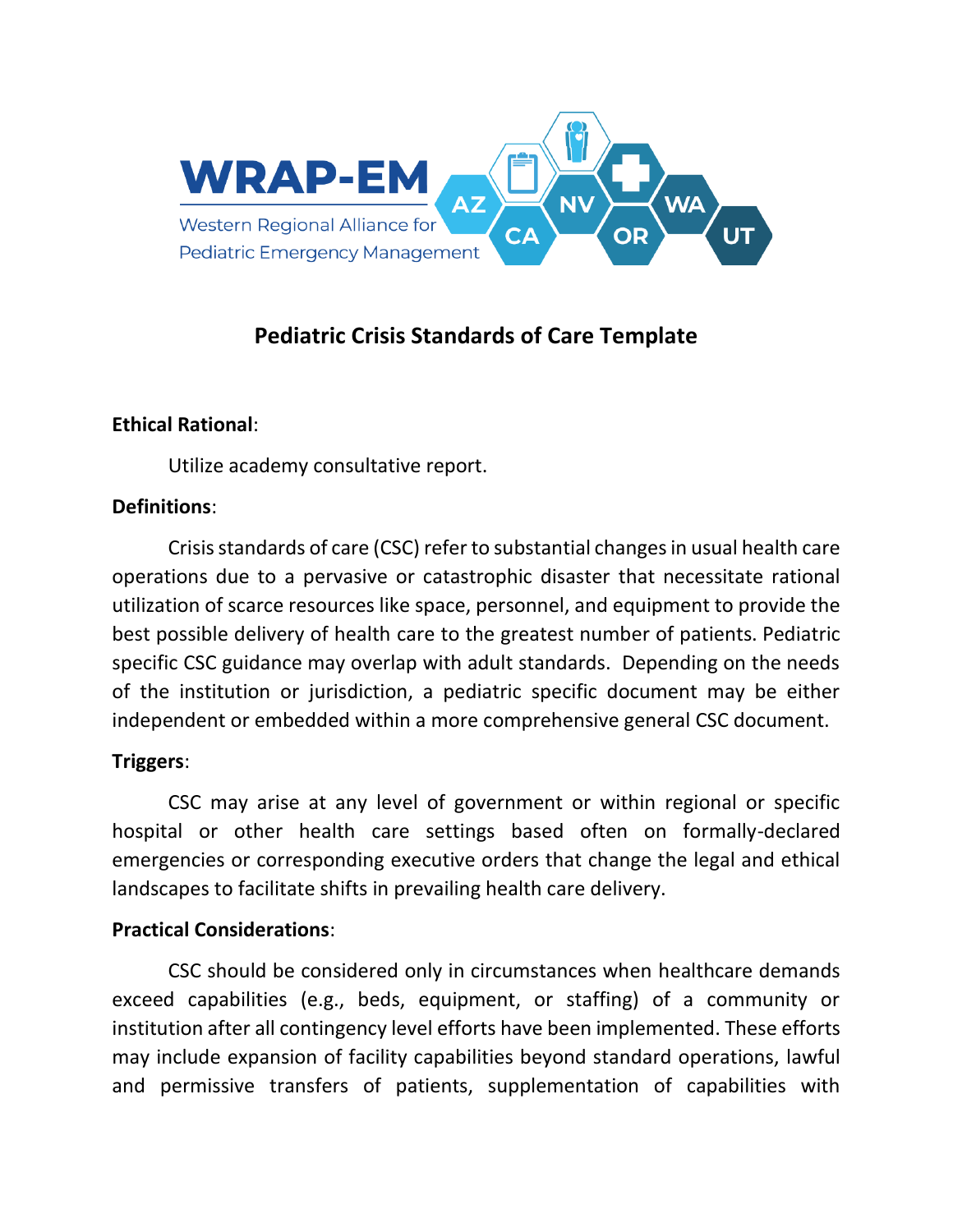alternative resources and alternative care sites, and flexing of standard legal guidelines. Implementation of CSC guidance routinely is within the scope and authority of a governmental agency or a Healthcare facility incident command system. Engagement of subject matter experts, healthcare providers, or EMS personnel in the implementation process is appropriate and encouraged. Different CSC plans may coexist at multiple different levels (State, local or healthcare facility) and in different neighboring states, appropriately recognizing the variable resource constraints and specific procedures in each setting. Still, conceptual alignment of ethics rational, definitions, scope, triggers, and algorithms to the greatest extent possible is ideal, particularly in the context of resource-constrained tertiary pediatric capabilities.

## **Legal Considerations**:

The National Academy of Medicine has specified a series of legal concerns underlying implementation of CSC that are relevant in any institution or community as espoused in its 2020 [rapid expert consultation](https://www.nap.edu/catalog/25765/rapid-expert-consultation-on-crisis-standards-of-care-for-the-covid-19-pandemic-march-28-2020) to ASPR re: COVID-19. These include concerns among health care workers and entities re: potential liability for key decisions impacting patients. General and specific liability protections for workers and entities are addressed in the Network for Public Health Law resource, [Legal Liability Protections for Emergency Medical/Public Health Responses,](https://www.networkforphl.org/resources/legal-liability-protections-for-emergency-medical-public-health-responses/) the [WRAP-EM Legal Resource Guide,](https://wrap-em.org/images/2021/WRAP-EM_Legal_Guide_-_Report.pdf) and other online resources. An additional Network for Public Health Law resource, [Crisis Standards of Care: Legal Decision](https://www.networkforphl.org/wp-content/uploads/2021/09/CSC-Legal-Factors.pdf)  [Factors,](https://www.networkforphl.org/wp-content/uploads/2021/09/CSC-Legal-Factors.pdf) delineates lawfully-permitted factors from the unlawful in CSC planning.

## **Scope**:

CSC standards may be implemented on an institutional, regional or state levels at the discretion of the appropriate level HICS or EOC incident command.

## **Pediatric Specific Guidance**:

CSC implementation should focus on optimizing the best possible health care delivery to the most patients by prioritizing resources as follows:

• Delivery of care in lower level settings and with minimal resources wherever possible (examples include keeping patients in ward settings rather than transferred to intensive care units, utilization of alternative oxygen support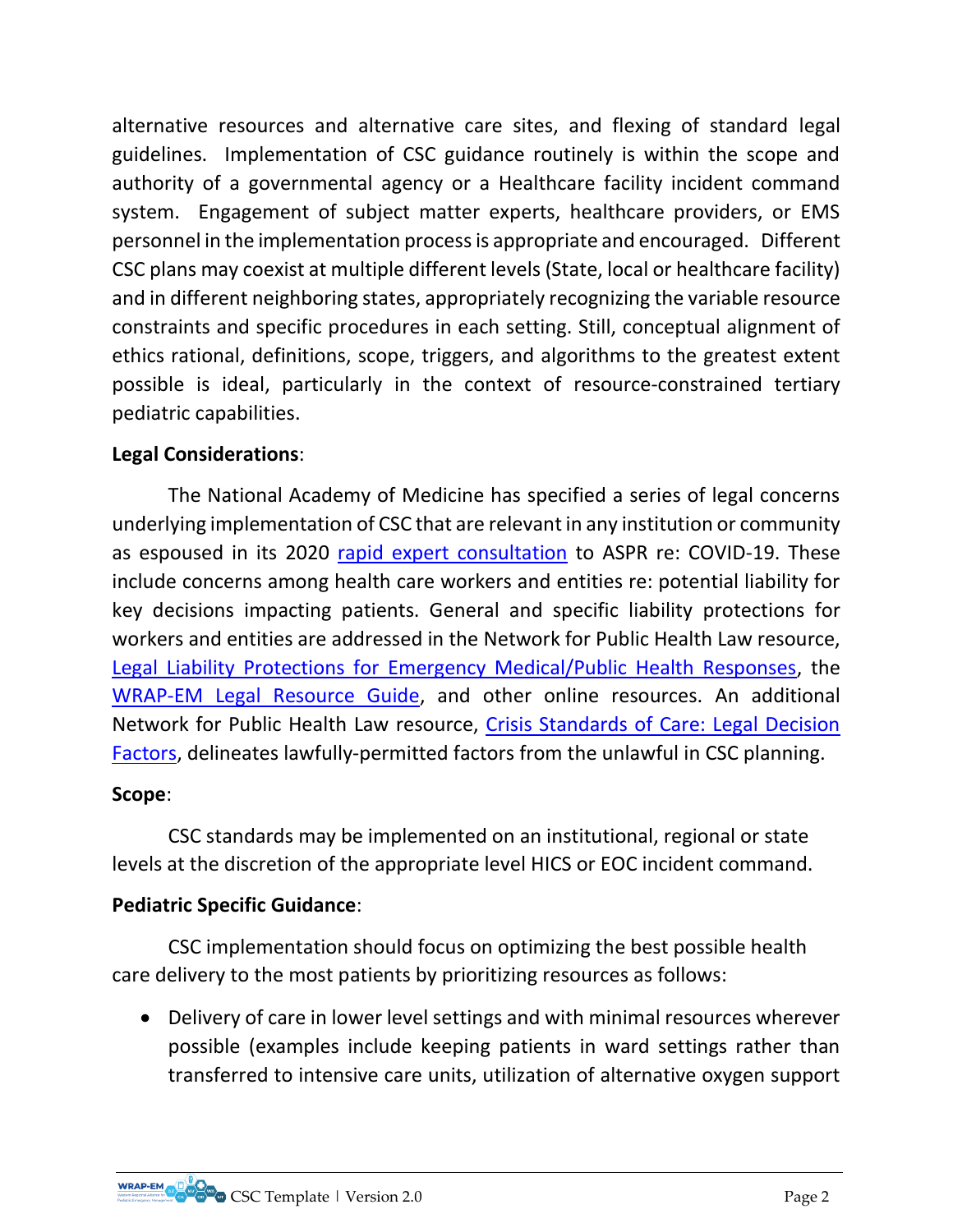rather than ventilators, intentional delays in procedures, minimal necessary pharmaceuticals, or expanded nursing ratio care settings).

• Resource intensive care support and operative interventions to patients with appropriate consideration for anticipated short or long-term needs, and anticipated probability for long term recovery.

Practical implementation of these goals can be assisted with pre-determined guidelines for care delivery. Notwithstanding concerns over the potential for unintended disparate impacts of scoring systems among vulnerable populations, several models have been developed to implement CSC decisions in real-time. Many of these have not been validated well for children, but may be in place institutionally for adult patients, such as the SOFA score (see Appendix I). The most reliable of pediatric scores to assist with this process is the PELOD-2 (see Appendix I). Alternatively, each pediatric CSC plan may appropriately opt to define individual physiologic parameters as a guide (see Appendix II).

References:

- 1. Institute of Medicine 2012. Crisis Standards of Care: A Systems Framework for Catastrophic Disaster Response: Volume 1: Introduction and CSC Framework. Washington, DC: The National Academies Press. [https://doi.org/10.17226/13351.](https://doi.org/10.17226/13351)
- 2. National Academies of Sciences, Engineering, and Medicine. 2020. *Rapid Expert Consultation on Crisis Standards of Care for the COVID-19 Pandemic (March 28, 2020)*. Washington, DC: The National Academies Press. [https://doi.org/10.17226/25765.](https://doi.org/10.17226/25765)
- 3. Frank, Lori, Thomas W. Concannon, and Karishma Patel, Health Care Resource Allocation Decisionmaking During a Pandemic. Santa Monica, CA: RAND Corporation, 2020. https://www.rand.org/pubs/research\_reports/RRA326-1.html.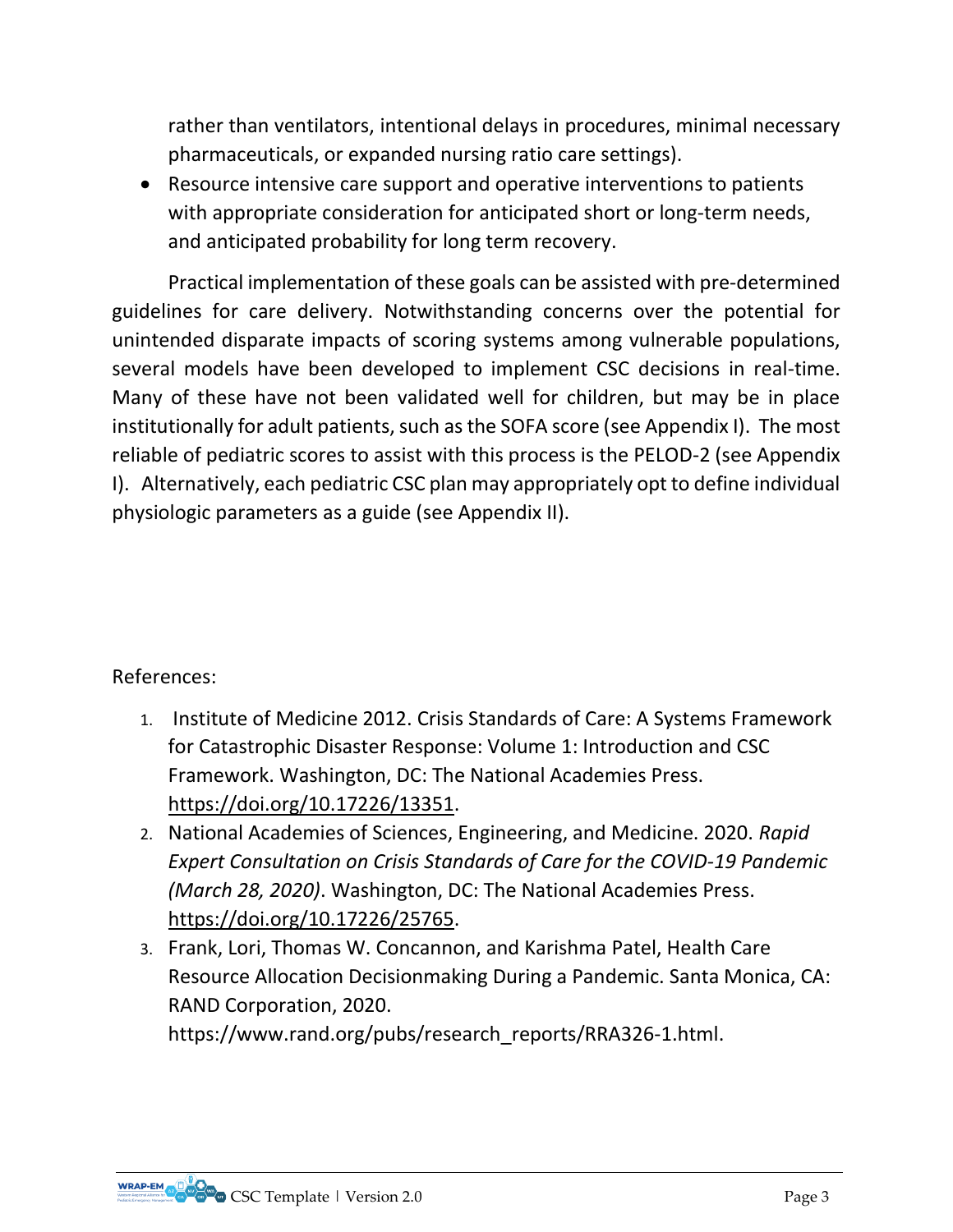# Appendix

- I. Scoring Systems
	- A. PELOD-2
		- i. Online Scoring Calculator
	- B. SOFA
- II. Regional Crisis Standards of Care Pediatric Annexes
- III. Pediatric Crisis Standards of Care Reference Table Template
- IV. Crisis Standards of Care: Legal Decision Factors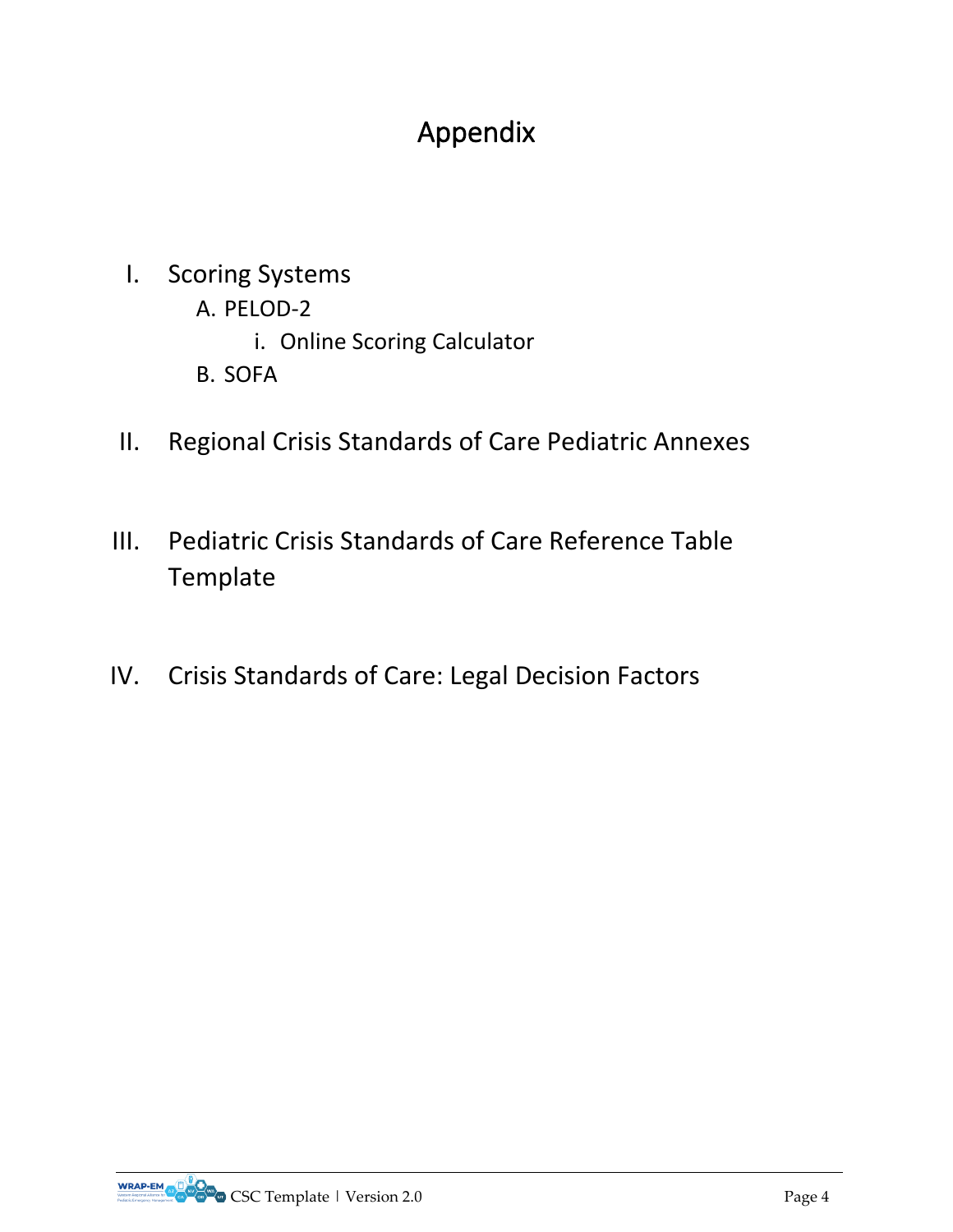## I. Scoring Systems

## A. PELOD-2

|                                                                                                                                                                                                                                                                                                                                                                                                                                                                                                                                                                                                                                                                                                                                                                                                                                                                                                                                                                                                                                                                                                                                      | <b>Points by Severity Levels</b> |              |           |           |             |            |           |
|--------------------------------------------------------------------------------------------------------------------------------------------------------------------------------------------------------------------------------------------------------------------------------------------------------------------------------------------------------------------------------------------------------------------------------------------------------------------------------------------------------------------------------------------------------------------------------------------------------------------------------------------------------------------------------------------------------------------------------------------------------------------------------------------------------------------------------------------------------------------------------------------------------------------------------------------------------------------------------------------------------------------------------------------------------------------------------------------------------------------------------------|----------------------------------|--------------|-----------|-----------|-------------|------------|-----------|
| <b>Organ Dysfunctions</b><br>and Variables <sup>a</sup>                                                                                                                                                                                                                                                                                                                                                                                                                                                                                                                                                                                                                                                                                                                                                                                                                                                                                                                                                                                                                                                                              | $\mathbf{o}$                     | 1            | 2         | 3         | 4           | 5          | 6         |
| Neurologic <sup>b</sup>                                                                                                                                                                                                                                                                                                                                                                                                                                                                                                                                                                                                                                                                                                                                                                                                                                                                                                                                                                                                                                                                                                              |                                  |              |           |           |             |            |           |
| Glasgow Coma Score                                                                                                                                                                                                                                                                                                                                                                                                                                                                                                                                                                                                                                                                                                                                                                                                                                                                                                                                                                                                                                                                                                                   | $\geq$ 11                        | $5 - 10$     |           |           | $3 - 4$     |            |           |
| Pupillary reaction                                                                                                                                                                                                                                                                                                                                                                                                                                                                                                                                                                                                                                                                                                                                                                                                                                                                                                                                                                                                                                                                                                                   | Both reactive                    |              |           |           |             | Both fixed |           |
| Cardiovascular <sup>c</sup>                                                                                                                                                                                                                                                                                                                                                                                                                                                                                                                                                                                                                                                                                                                                                                                                                                                                                                                                                                                                                                                                                                          |                                  |              |           |           |             |            |           |
| Lactatemia (mmol/L)                                                                                                                                                                                                                                                                                                                                                                                                                                                                                                                                                                                                                                                                                                                                                                                                                                                                                                                                                                                                                                                                                                                  | < 5.0                            | $5.0 - 10.9$ |           |           | $\geq 11.0$ |            |           |
| Mean arterial pressure (mm Hg)                                                                                                                                                                                                                                                                                                                                                                                                                                                                                                                                                                                                                                                                                                                                                                                                                                                                                                                                                                                                                                                                                                       |                                  |              |           |           |             |            |           |
| $0 to < 1$ mo                                                                                                                                                                                                                                                                                                                                                                                                                                                                                                                                                                                                                                                                                                                                                                                                                                                                                                                                                                                                                                                                                                                        | $\geq 46$                        |              | $31 - 45$ | $17 - 30$ |             |            | $\leq 16$ |
| $1 - 11$ mo                                                                                                                                                                                                                                                                                                                                                                                                                                                                                                                                                                                                                                                                                                                                                                                                                                                                                                                                                                                                                                                                                                                          | $\geq 55$                        |              | $39 - 54$ | $25 - 38$ |             |            | < 24      |
| $12 - 23$ mo                                                                                                                                                                                                                                                                                                                                                                                                                                                                                                                                                                                                                                                                                                                                                                                                                                                                                                                                                                                                                                                                                                                         | $\geq 60$                        |              | $44 - 59$ | $31 - 43$ |             |            | $\leq 30$ |
| $24 - 59$ mo                                                                                                                                                                                                                                                                                                                                                                                                                                                                                                                                                                                                                                                                                                                                                                                                                                                                                                                                                                                                                                                                                                                         | $\geq 62$                        |              | $46 - 61$ | $32 - 44$ |             |            | $\leq$ 31 |
| $60 - 143$ mo                                                                                                                                                                                                                                                                                                                                                                                                                                                                                                                                                                                                                                                                                                                                                                                                                                                                                                                                                                                                                                                                                                                        | $\geq 65$                        |              | $49 - 64$ | $36 - 48$ |             |            | $\leq 35$ |
| $\geq 144$ mo                                                                                                                                                                                                                                                                                                                                                                                                                                                                                                                                                                                                                                                                                                                                                                                                                                                                                                                                                                                                                                                                                                                        | $\geq 67$                        |              | $52 - 66$ | $38 - 51$ |             |            | $\leq 37$ |
| Renal                                                                                                                                                                                                                                                                                                                                                                                                                                                                                                                                                                                                                                                                                                                                                                                                                                                                                                                                                                                                                                                                                                                                |                                  |              |           |           |             |            |           |
| Creatinine (µmoL/L)                                                                                                                                                                                                                                                                                                                                                                                                                                                                                                                                                                                                                                                                                                                                                                                                                                                                                                                                                                                                                                                                                                                  |                                  |              |           |           |             |            |           |
| $0 to < 1$ mo                                                                                                                                                                                                                                                                                                                                                                                                                                                                                                                                                                                                                                                                                                                                                                                                                                                                                                                                                                                                                                                                                                                        | $\leq 69$                        |              | $\geq 70$ |           |             |            |           |
| $1 - 11$ mo                                                                                                                                                                                                                                                                                                                                                                                                                                                                                                                                                                                                                                                                                                                                                                                                                                                                                                                                                                                                                                                                                                                          | $\leq$ 22                        |              | $\geq$ 23 |           |             |            |           |
| $12 - 23$ mo                                                                                                                                                                                                                                                                                                                                                                                                                                                                                                                                                                                                                                                                                                                                                                                                                                                                                                                                                                                                                                                                                                                         | $\leq$ 34                        |              | $\geq 35$ |           |             |            |           |
| $24 - 59$ mo                                                                                                                                                                                                                                                                                                                                                                                                                                                                                                                                                                                                                                                                                                                                                                                                                                                                                                                                                                                                                                                                                                                         | $\leq 50$                        |              | $\geq 51$ |           |             |            |           |
| $60 - 143$ mo                                                                                                                                                                                                                                                                                                                                                                                                                                                                                                                                                                                                                                                                                                                                                                                                                                                                                                                                                                                                                                                                                                                        | $\leq 58$                        |              | $\geq 59$ |           |             |            |           |
| $\geq 144$ mo                                                                                                                                                                                                                                                                                                                                                                                                                                                                                                                                                                                                                                                                                                                                                                                                                                                                                                                                                                                                                                                                                                                        | $\leq 92$                        |              | $\geq 93$ |           |             |            |           |
| Respiratory <sup>d</sup>                                                                                                                                                                                                                                                                                                                                                                                                                                                                                                                                                                                                                                                                                                                                                                                                                                                                                                                                                                                                                                                                                                             |                                  |              |           |           |             |            |           |
| Pao <sub>2</sub> (mm Hg)/Fio <sub>2</sub>                                                                                                                                                                                                                                                                                                                                                                                                                                                                                                                                                                                                                                                                                                                                                                                                                                                                                                                                                                                                                                                                                            | > 61                             |              | $\leq 60$ |           |             |            |           |
| Paco <sub>2</sub> (mm Hg)                                                                                                                                                                                                                                                                                                                                                                                                                                                                                                                                                                                                                                                                                                                                                                                                                                                                                                                                                                                                                                                                                                            | $\leq 58$                        | $59 - 94$    |           | $\geq 95$ |             |            |           |
| Invasive ventilation                                                                                                                                                                                                                                                                                                                                                                                                                                                                                                                                                                                                                                                                                                                                                                                                                                                                                                                                                                                                                                                                                                                 | No                               |              |           | Yes       |             |            |           |
| Hematologic                                                                                                                                                                                                                                                                                                                                                                                                                                                                                                                                                                                                                                                                                                                                                                                                                                                                                                                                                                                                                                                                                                                          |                                  |              |           |           |             |            |           |
| WBC count $(x 10^9/L)$                                                                                                                                                                                                                                                                                                                                                                                                                                                                                                                                                                                                                                                                                                                                                                                                                                                                                                                                                                                                                                                                                                               | >2                               |              | $\leq 2$  |           |             |            |           |
| Platelets (x 10 <sup>9</sup> /L)                                                                                                                                                                                                                                                                                                                                                                                                                                                                                                                                                                                                                                                                                                                                                                                                                                                                                                                                                                                                                                                                                                     | $\geq 142$                       | $77 - 141$   | $\leq 76$ |           |             |            |           |
| All variables must be collected, but measurements can be done only if justified by the patient's clinical status. If a variable is not measured, it should be<br>onsidered normal. If a variable is measured more than once in 24 hr, the worst value is used in calculating the score. Fio,: fraction of inspired oxygen.<br>Neurologic dysfunction: Glasgow Coma Score: use the lowest value. If the patient is sedated, record the estimated Glasgow Coma Score before sedation.<br>kssess only patients with known or suspected acute central nervous system disease. Pupillary reactions: nonreactive pupils must be $>$ 3 mm. Do not assess<br>fter iatrogenic pupillary dilatation.<br>Cardiovascular dysfunction: Heart rate and mean arterial pressure: do not assess during crying or iatrogenic agitation.<br>Respiratory dysfunction: Pao": use arterial measurement only. Pao"/Fio" ratio is considered normal in children with cyanotic heart disease. Paco" can be<br>neasured from arterial, capillary, or venous samples. Invasive ventilation: the use of mask ventilation is not considered invasive ventilation. |                                  |              |           |           |             |            |           |

ogit (mortality) = -6.61 + 0.47 × PELOD-2 score.<br>  $\lambda$ robability of death = 1/(1 + exp [-logit(mortality)])

CRITICAL CARE MEDICINE

Leteurtre, Stéphane; Duhamel, Alain; Salleron, Julia; Grandbastien, Bruno; Lacroix, Jacques; Leclerc, Francis; on behalf of the Groupe Francophone de Réanimation et d'Urgences Pédiatriques (GFRUP); Critical Care Medicine41(7):1761-1773, July 2013. doi: 10.1097/ CCM.0b013e31828a2bbd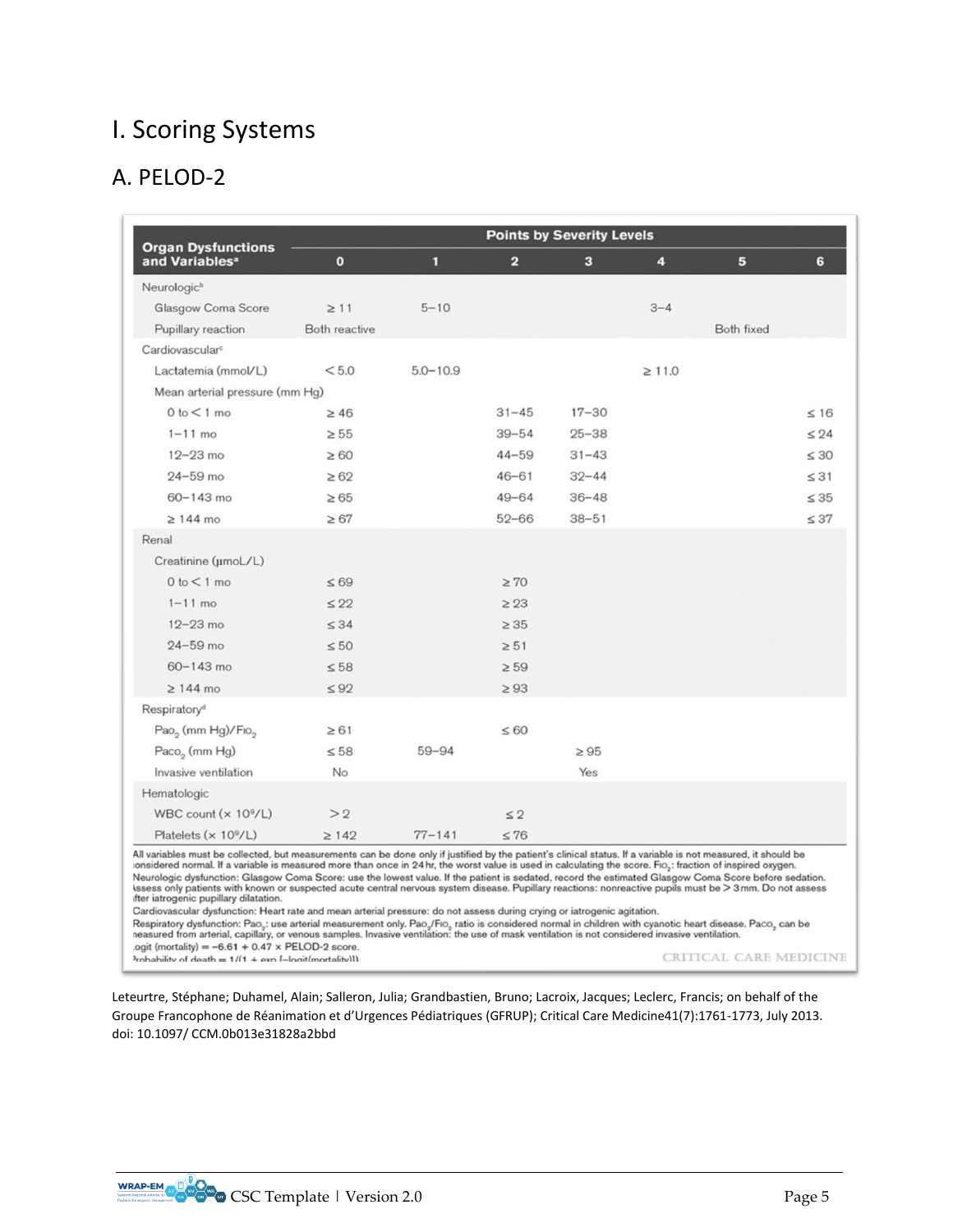From *Pediatric Critical Care Triage Algorithm* by Northwest Healthcare Response Network, 2020 [\(https://nwhrn.org/wp-content/uploads/2021/04/Scarce-Resource-Management-and-Crisis-](https://nwhrn.org/wp-content/uploads/2021/04/Scarce-Resource-Management-and-Crisis-Standards-of-Care-December-2020.pdf)[Standards-of-Care-December-2020.pdf\)](https://nwhrn.org/wp-content/uploads/2021/04/Scarce-Resource-Management-and-Crisis-Standards-of-Care-December-2020.pdf). In the public domain.

## i. Online Scoring Calculator

European Society of Paediatric and Neonatal Intensive Care:

[https://espnic-online.org/Education/Professional-Resources/Paediatric-Logistic-Organ-](https://espnic-online.org/Education/Professional-Resources/Paediatric-Logistic-Organ-Dysfunction-2-Score-Calculator)[Dysfunction-2-Score-Calculator](https://espnic-online.org/Education/Professional-Resources/Paediatric-Logistic-Organ-Dysfunction-2-Score-Calculator)

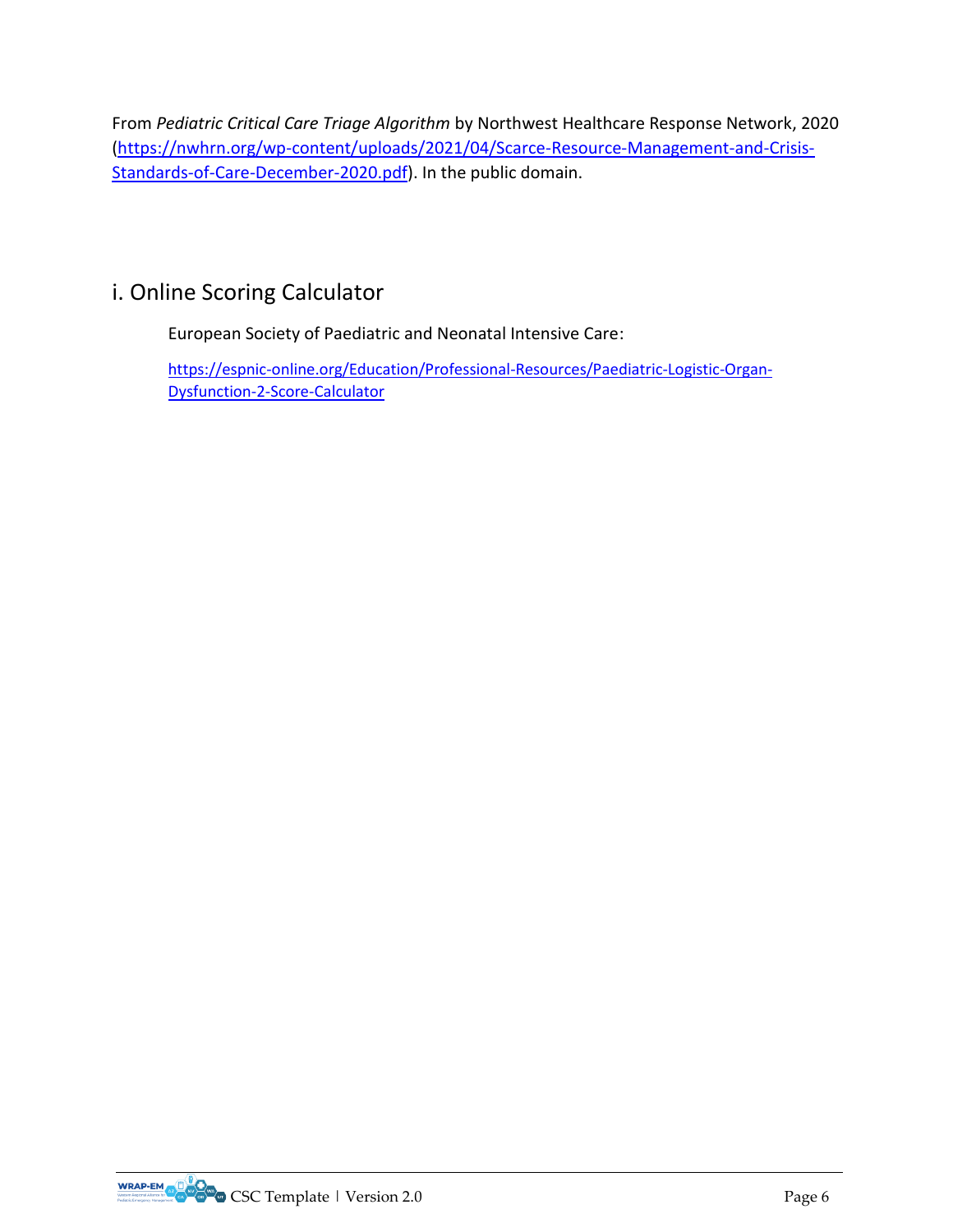## B. SOFA

|                                           | Score             |                 |                                                         |                                                                                     |                                                                                   |  |  |  |
|-------------------------------------------|-------------------|-----------------|---------------------------------------------------------|-------------------------------------------------------------------------------------|-----------------------------------------------------------------------------------|--|--|--|
|                                           | 0                 |                 | $\overline{\mathbf{2}}$                                 | 3                                                                                   | 4                                                                                 |  |  |  |
| <b>Respiratory system</b>                 |                   |                 |                                                         |                                                                                     |                                                                                   |  |  |  |
| PaO <sub>~</sub> /FiO <sub>~</sub> (mmHg) | $\geq$ 400        | $<$ 400         | $<$ 300                                                 | $<$ 200 with respiratory<br>support                                                 | $<$ 100 with respiratory<br>support                                               |  |  |  |
| <b>Hepatic system</b>                     |                   |                 |                                                         |                                                                                     |                                                                                   |  |  |  |
| Bilirubin (mg/dL)                         | < 1.2             | $1.2 - 1.9$     | $2.0 - 5.9$                                             | $6.0 - 11.9$                                                                        | >12.0                                                                             |  |  |  |
| Cardiovascular system                     |                   |                 |                                                         |                                                                                     |                                                                                   |  |  |  |
|                                           | $MAP \ge 70$ mmHg | $MAP < 70$ mmHg | Dopamine $<$ 5 or<br>dobutamine (any dose) <sup>a</sup> | Dopamine 5.1–15 or<br>epinephrine ≤0.1 or<br>norepinephrine $\leq 0.1$ <sup>a</sup> | Dopamine $>$ 15 or<br>epinephrine > 0.1 or<br>norepinephrine $>$ 0.1 <sup>a</sup> |  |  |  |
| Coagulation                               |                   |                 |                                                         |                                                                                     |                                                                                   |  |  |  |
| Platelets $\times$ 10 <sup>3</sup> /µL    | $\geq$ 150        | < 150           | < 100                                                   | $<$ 50                                                                              | $<$ 20                                                                            |  |  |  |
| Central nervous system                    |                   |                 |                                                         |                                                                                     |                                                                                   |  |  |  |
| Glasgow coma scale                        | 15                | $13 - 14$       | $10 - 12$                                               | $6 - 9$                                                                             | $<$ 6                                                                             |  |  |  |
| Renal system                              |                   |                 |                                                         |                                                                                     |                                                                                   |  |  |  |
| Creatinine (mg/dL)                        | < 1.2             | $1.2 - 1.9$     | $2.0 - 3.4$                                             | $3.5 - 4.9$                                                                         | >5.0                                                                              |  |  |  |
| Urine output (mL/d)                       |                   |                 |                                                         | $<$ 500                                                                             | $<$ 200                                                                           |  |  |  |

Notes: \*All catecholamine doses represent µg/kg/min. Organ dysfunction is identified as an increase in the SOFA score of ≥2 points. In patients with not known preexisting organ dysfunction, the baseline SOFA score is assumed to be zero. Intensive Care Med. The SOFA (Sepsis-related Organ Failure Assessment) score to describe organ dysfunction/failure. On behalf of the Working Group on Sepsis-Related Problems of the European Society of Intensive Care Medicine. 22(7), 1996, 707-710, Vincent JL Moreno R, Takala J, et al. With permission of Springer.<sup>17</sup>

Abbreviations: PaO<sub>2</sub>, partial pressure of oxygen; FIO<sub>2</sub>, fraction of inspired oxygen; MAP, mean arterial pressure.

Nunez Lopez, Omar & Cambiaso-Daniel, Janos & Branski, Ludwik & Norbury, William & Herndon, David. (2017). Predicting and managing sepsis in burn patients: Current perspectives. Therapeutics and Clinical Risk Management. Volume 13. 1107-1117. doi: 10.2147/TCRM.S119938.

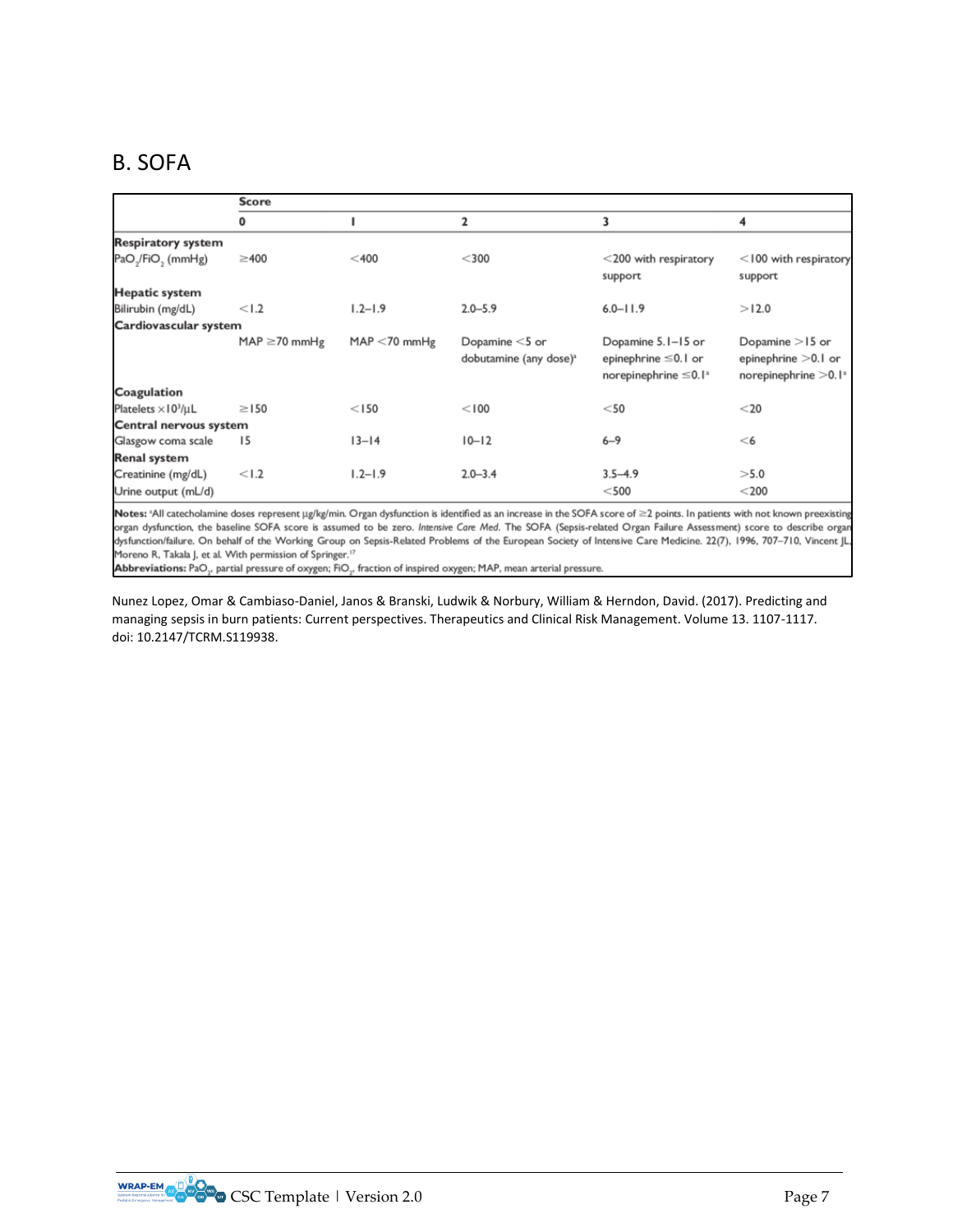# II. Regional Crisis Standards of Care Pediatric Annexes

| <b>Resource</b>        | <b>Source</b> | <b>Weblink</b>                                         |
|------------------------|---------------|--------------------------------------------------------|
| <b>Scarce Resource</b> | Washington    | https://nwhrn.org/wp-content/uploads/2021/04/Scarce-   |
| Management             | State         | Resource-Management-and-Crisis-Standards-of-Care-      |
| & Crisis               | Department    | December-2020.pdf                                      |
| Standards of           | of Health     |                                                        |
| Care                   |               |                                                        |
| <b>Arizona Crisis</b>  | Arizona       | https://www.azdhs.gov/documents/preparedness/emerge    |
| Standards of           | Department    | ncy-preparedness/response-plans/azcsc-plan.pdf         |
| Care A                 | of Health     |                                                        |
| Comprehensive          |               |                                                        |
| and                    |               |                                                        |
| Compassionate          |               |                                                        |
| Response               |               |                                                        |
| <b>Patient Care</b>    | Minnesota     | https://www.health.state.mn.us/communities/ep/surge/cr |
| <b>Strategies For</b>  | Department    | isis/standards.pdf                                     |
| <b>Scarce Resource</b> | of Health     |                                                        |
| <b>Situations</b>      |               |                                                        |
| <b>Utah Crisis</b>     | Utah          | https://health.utah.gov/wp-                            |
| Standards of           | Department    | content/uploads/Final Utah Crisis Standards of Care 01 |
| <b>Care Guidelines</b> | of Health     | 1719-1.pdf                                             |
| <b>Pediatric Annex</b> | Oregon        | https://www.oregon.gov/oha/PH/PREPAREDNESS/PARTNE      |
| for a Hospital         | Health        | RS/Documents/EOP-Annex-5.9.19.pdf                      |
| Emergency              | Authority     |                                                        |
| <b>Operations Plan</b> |               |                                                        |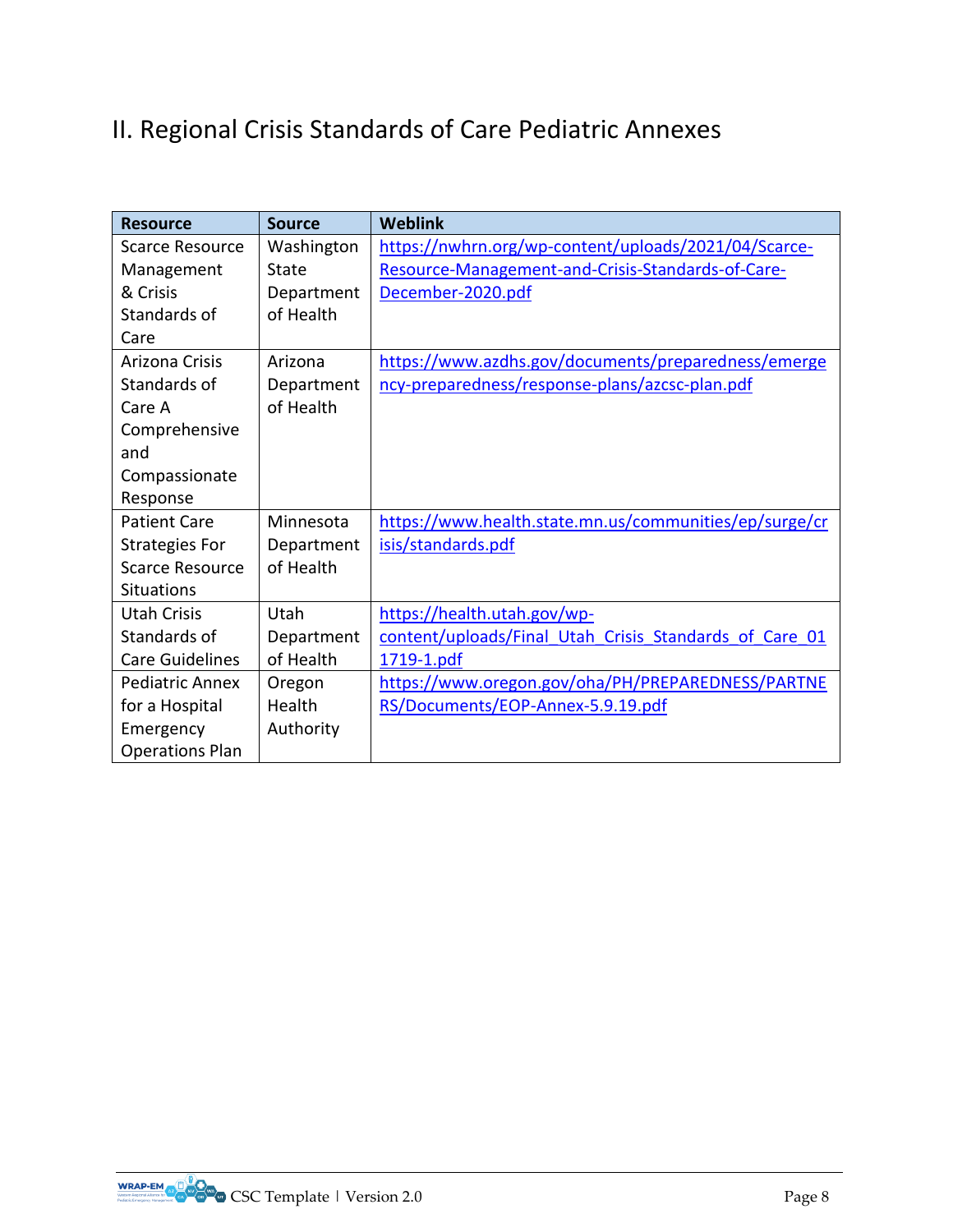|              | <b>Pediatric Crisis Standards of Care Reference Table</b>                                                                                   |                                                                                                                                                                 |                                                                                                                                                                                        |                                                                                                                                                             |                                                                                                                    |  |  |
|--------------|---------------------------------------------------------------------------------------------------------------------------------------------|-----------------------------------------------------------------------------------------------------------------------------------------------------------------|----------------------------------------------------------------------------------------------------------------------------------------------------------------------------------------|-------------------------------------------------------------------------------------------------------------------------------------------------------------|--------------------------------------------------------------------------------------------------------------------|--|--|
|              | <b>Definition</b>                                                                                                                           | <b>Potential</b>                                                                                                                                                | <b>Sample</b>                                                                                                                                                                          | <b>Institutional</b>                                                                                                                                        | Agency / Policy /                                                                                                  |  |  |
|              |                                                                                                                                             | <b>Triggers</b>                                                                                                                                                 | <b>Activation</b>                                                                                                                                                                      |                                                                                                                                                             | <b>Systems</b>                                                                                                     |  |  |
|              |                                                                                                                                             |                                                                                                                                                                 | Requirement                                                                                                                                                                            |                                                                                                                                                             |                                                                                                                    |  |  |
| Conventional | <b>Baseline</b><br>operations.<br>Despite<br>surge in<br>demand,<br>facilities are<br>able to<br>provide<br>normal<br>standards of<br>care. | Moderate<br>surge and<br>anticipated<br>potential<br>difficulties.                                                                                              | None                                                                                                                                                                                   | Institute Hospital<br><b>Incident Command</b><br>Structure (HICS) or<br>National Incident<br>Management<br>System (NIMS)<br>early with<br>anticipated need. | Consider pre-<br>emptive activation<br>of local incident<br>command<br>infrastructure<br>prior to system<br>surge. |  |  |
| Contingency  | Surge plans<br>enacted and<br>required to<br>maintain<br>normal<br>standards of<br>care.                                                    | Staffed bed<br>capacity or<br>supply<br>chain<br>deficiencie<br>s resulting<br>in<br>remaining<br>additional<br>capacity<br>estimated<br>to be less<br>than 5%. | Local<br>Authorities /<br>Facilities -<br>Pediatric<br>facilities<br>should<br>coordinate<br>with the other<br>hospitals in<br>the area, and<br>any area<br>command<br>infrastructure. | Options /<br><b>Examples:</b>                                                                                                                               | Options /<br><b>Examples:</b>                                                                                      |  |  |

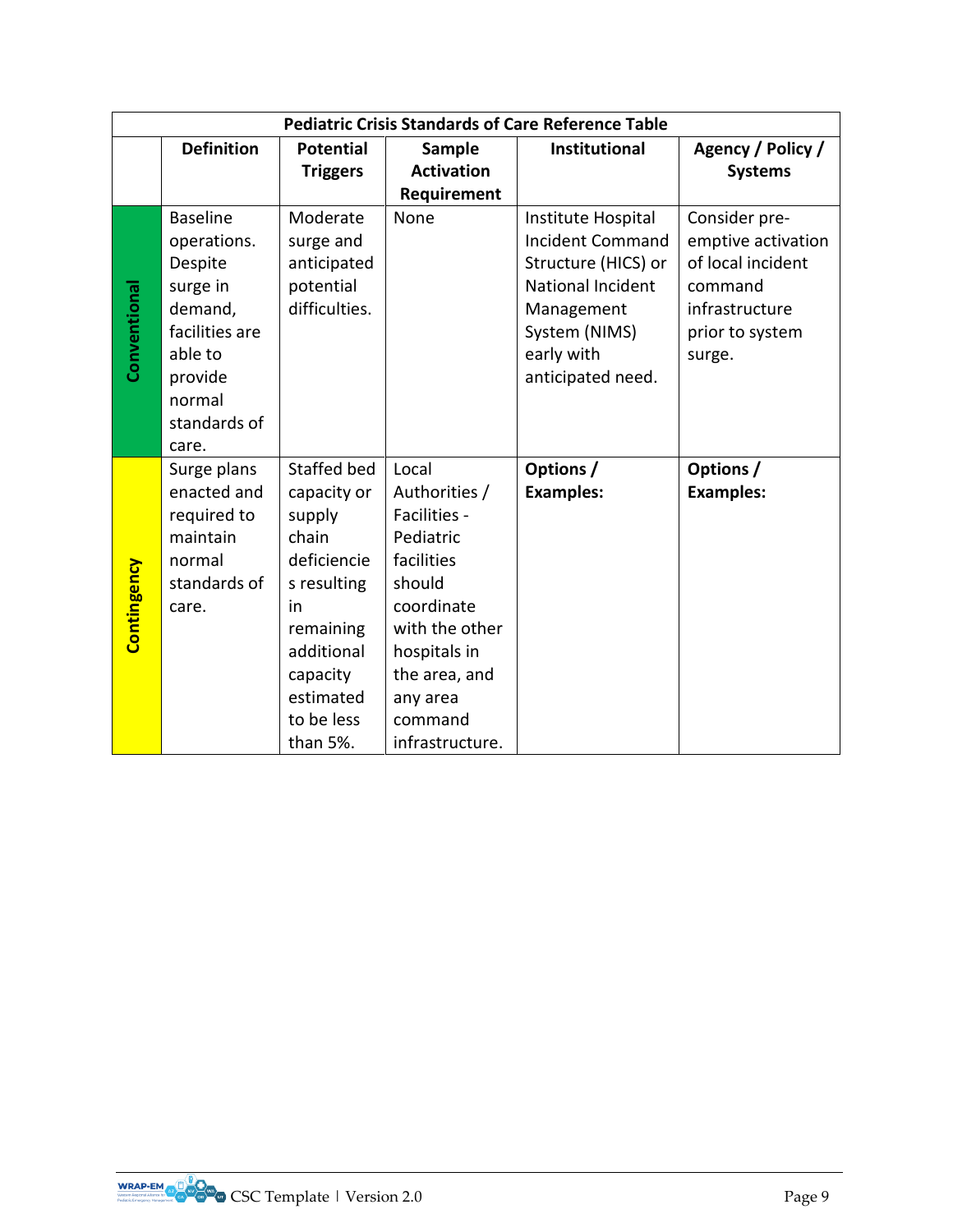|  | 1. Identify     | 1. Upstaffing with   | 1. Institutional   |
|--|-----------------|----------------------|--------------------|
|  | regional        | licensed and         | load balancing:    |
|  | pediatric SME   | trained outside      | direct patient     |
|  | to effectively  | support (e.g.,       | transports to like |
|  | coordinate      | locums, travelers,   | institutions with  |
|  | with local      | per diem).           | remaining capacity |
|  | agencies /      | Consider strategies  | consistent with    |
|  | healthcare      | from the National    | <b>EMTALA</b>      |
|  | systems - to    | Academies of         | requirements.      |
|  | appropriate     | Medicine             |                    |
|  | load-balance    | guidance:            |                    |
|  | i.e., who is    | https://www.nap.     |                    |
|  | best suited to  | edu/catalog/25890    |                    |
|  | be hospitalized | /rapid-expert-       |                    |
|  | at a specialty  | consultation-on-     |                    |
|  | facility        | staffing-            |                    |
|  | (generally as   | considerations-for-  |                    |
|  | surge           | crisis-standards-of- |                    |
|  | increases       | care-for-the-covid-  |                    |
|  | concentrate     | 19-pandemic-july-    |                    |
|  | on making       | 28-2020 - it's       |                    |
|  | sure children   | important to         |                    |
|  | with            | compare current      |                    |
|  | complex/cong    | staffing             |                    |
|  | enital          | contingencies at     |                    |
|  | conditions      | hospitals within     |                    |
|  | receive         | the area (via the    |                    |
|  | pediatric       | Pediatric Disaster   |                    |
|  | specialty care  | Care Centers of      |                    |
|  | and hospitalize | Excellence, RDRHS    |                    |
|  | older children  | or healthcare        |                    |
|  | at other        | coalition, etc.) to  |                    |
|  | facilities      | ensure that there's  |                    |
|  | [preferably     | as consistent level  |                    |
|  | that already    | of care provided as  |                    |
|  | provide         | possible.            |                    |
|  | inpatient       |                      |                    |
|  | pediatric care, |                      |                    |
|  | but also        |                      |                    |
|  | identify        |                      |                    |
|  | facilities that |                      |                    |
|  | may offer       |                      |                    |
|  | pediatric surge |                      |                    |
|  | that do not     |                      |                    |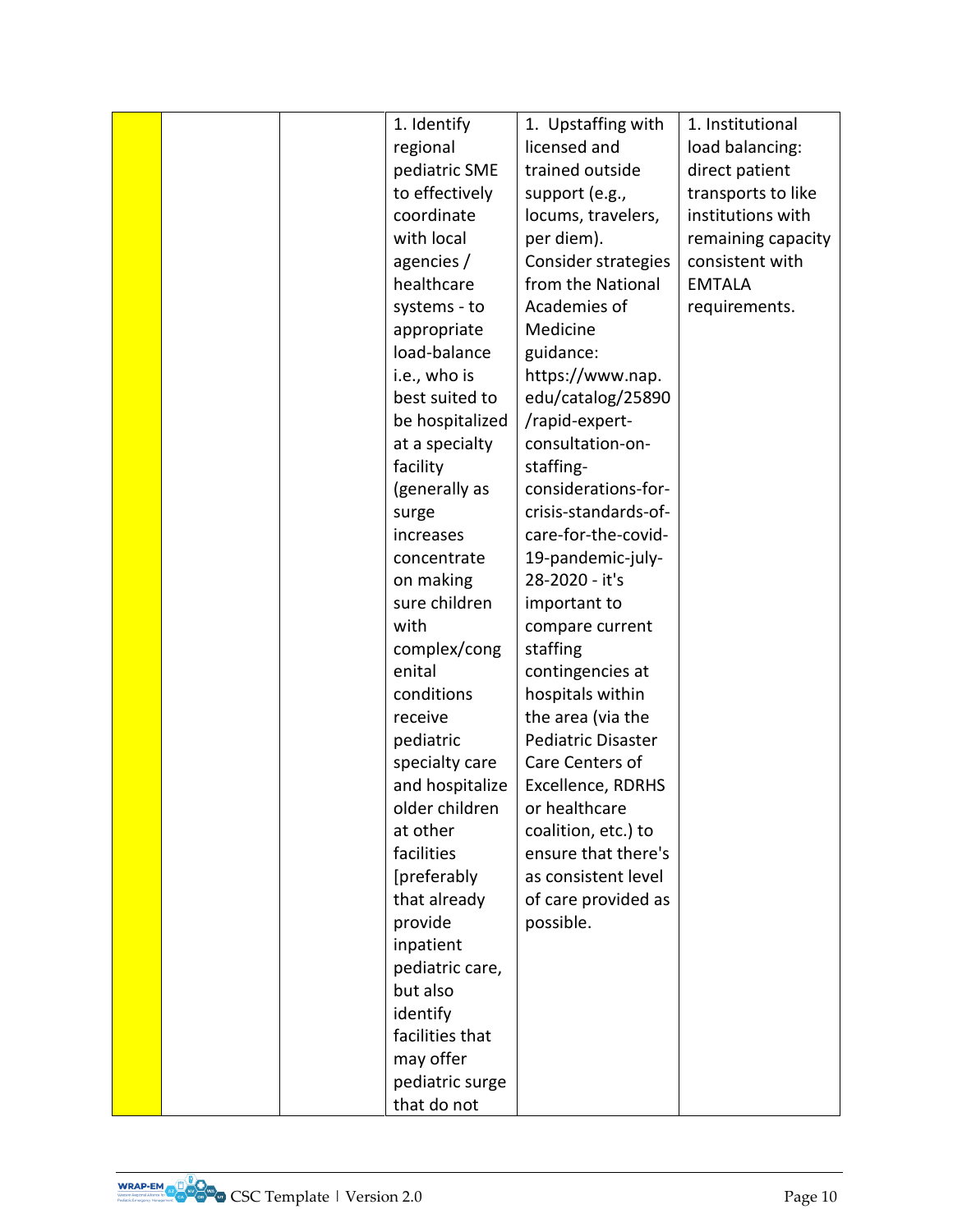|  | normally]) -     |                    |                    |
|--|------------------|--------------------|--------------------|
|  | initially,       |                    |                    |
|  | consider age     |                    |                    |
|  | $>12$ for        |                    |                    |
|  | hospitalization  |                    |                    |
|  | at non-          |                    |                    |
|  | specialty        |                    |                    |
|  | facilities, then |                    |                    |
|  | age > 8 as       |                    |                    |
|  | demand           |                    |                    |
|  | increases.       |                    |                    |
|  | Who will         |                    |                    |
|  | provide the      |                    |                    |
|  | input on the     |                    |                    |
|  | best             |                    |                    |
|  | destination for  |                    |                    |
|  | potential        |                    |                    |
|  | transfers to     |                    |                    |
|  |                  |                    |                    |
|  | the referring    |                    |                    |
|  | facilities, and  |                    |                    |
|  | how will that    |                    |                    |
|  | be               |                    |                    |
|  | accomplished     |                    |                    |
|  | (deally          |                    |                    |
|  | coordinating     |                    |                    |
|  | that with a      |                    |                    |
|  | mechanism for    |                    |                    |
|  | same on the      |                    |                    |
|  | adult side of    |                    |                    |
|  | the referral     |                    |                    |
|  | equation)?       |                    |                    |
|  | 2. If the        | 2. Restricting     | 2. Activate        |
|  | facility         | elective           | telemedicine and   |
|  | provides         | procedures that    | outpatient         |
|  | ECMO - how is    | are not time       | resources to       |
|  | the use and      | sensitive:         | support acute care |
|  | indications for  | cancelation of CHA | needs.             |
|  | ECMO in the      | tier 1 elective    |                    |
|  | area being       | surgeries.         |                    |
|  | coordinated?     |                    |                    |
|  | Is the facility  |                    |                    |
|  | willing to put   |                    |                    |
|  | young adults     |                    |                    |
|  | on ECMO? Can     |                    |                    |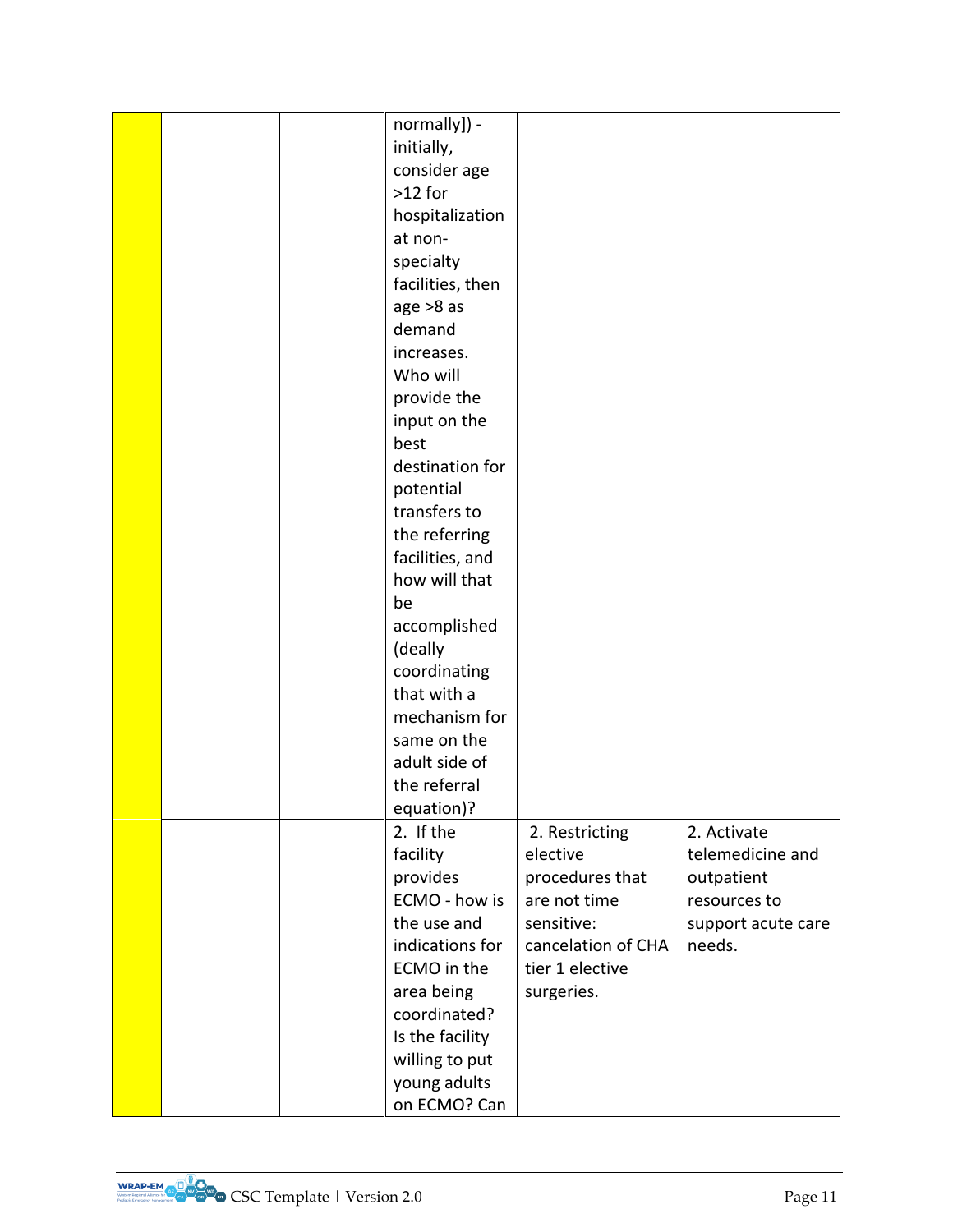|  | other facilities<br>provide ECMO<br>for older<br>children? |                                 |                                 |
|--|------------------------------------------------------------|---------------------------------|---------------------------------|
|  | Maximal use                                                |                                 |                                 |
|  | and honing                                                 |                                 |                                 |
|  | indications for                                            |                                 |                                 |
|  | <b>ECMO</b> is                                             |                                 |                                 |
|  | critical to                                                |                                 |                                 |
|  | assure fair                                                |                                 |                                 |
|  | access and the                                             |                                 |                                 |
|  | best outcomes                                              |                                 |                                 |
|  | possible.                                                  |                                 |                                 |
|  |                                                            | 3. Reverse triage:              | 3. Alter standard               |
|  |                                                            | discharge or ward               | <b>EMS</b> operations           |
|  |                                                            | downgrades                      | provided                        |
|  |                                                            | wherever clinically<br>safe and | acceptable<br>standards of care |
|  |                                                            | appropriate.                    | are maintained                  |
|  |                                                            |                                 | (i.e., 14-18 year               |
|  |                                                            |                                 | old patients                    |
|  |                                                            |                                 | treated at adult or             |
|  |                                                            |                                 | pediatric centers               |
|  |                                                            |                                 | as capacity allows,             |
|  |                                                            |                                 | limits on transport             |
|  |                                                            |                                 | of non-urgent                   |
|  |                                                            |                                 | patients                        |
|  |                                                            |                                 | consistent with                 |
|  |                                                            |                                 | <b>EMTALA</b>                   |
|  |                                                            |                                 | requirements).                  |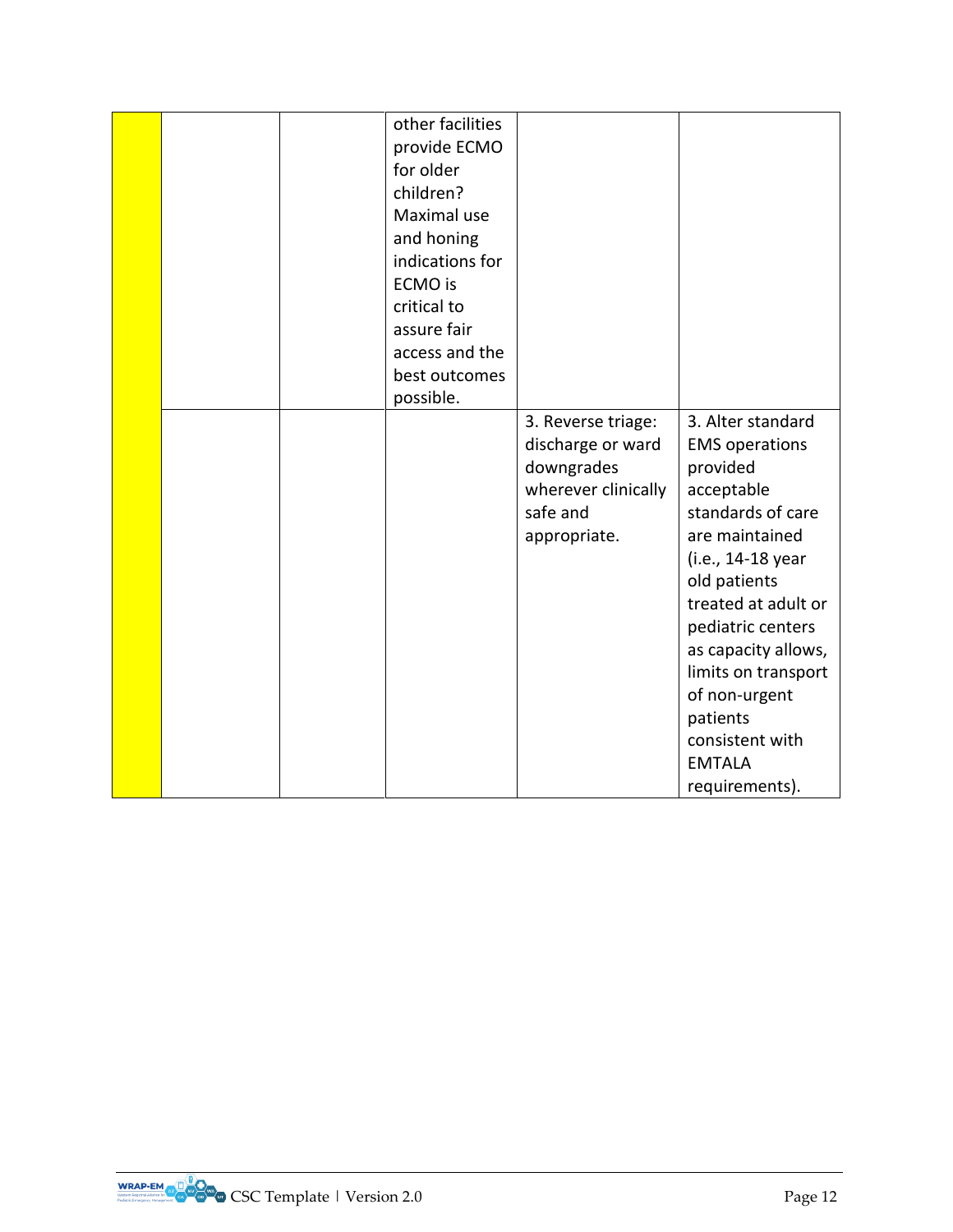|  |  | 4. Utilize HICS       | 4. Identify a        |
|--|--|-----------------------|----------------------|
|  |  | system in each        | regional pediatric   |
|  |  | facility early to     | SME that may         |
|  |  | maintain the          | serve in an          |
|  |  | institution in        | advisory or liaison  |
|  |  | contingency status    | role. The pediatric  |
|  |  | as long as possible.  | SME ideally will     |
|  |  | Activate critical     | have capability to   |
|  |  | care pediatric        | coordinate with      |
|  |  | consultant (to the    | local agencies /     |
|  |  | HICS) that can        | healthcare           |
|  |  | engage on             | systems - to         |
|  |  | decision-making       | facilitate           |
|  |  | for both inpatients   | appropriate load-    |
|  |  | at the facility when  | balance across the   |
|  |  | unusual situations    | healthcare system.   |
|  |  | are encountered       | Consider criteria    |
|  |  | (e.g. not enough      | for pediatrics that  |
|  |  | dialysis machines)    | define children at   |
|  |  | to avoid un-          | the greatest need    |
|  |  | necessary triage      | for pediatric        |
|  |  | decisions and also    | specialty care (ie   |
|  |  | raise the specific    | complex              |
|  |  | resource issues to    | congenital           |
|  |  | the facility incident | conditions,          |
|  |  | command. This         | children with        |
|  |  | person should         | special needs,       |
|  |  | know how to           | neonates, etc.)      |
|  |  | engage ethics and     | Pediatric advisors   |
|  |  | administrative        | may assist to        |
|  |  | leaders when          | identify facilities  |
|  |  | needed and ideally    | that may offer       |
|  |  | be available to       | pediatric surge      |
|  |  | provide               | capacity that do     |
|  |  | consultation to       | not normally care    |
|  |  | referring providers   | for children.        |
|  |  | or those having to    | Consider tiered      |
|  |  | provide pediatric     | response to needs    |
|  |  | care that do not      | (i.e., 14 and older  |
|  |  | normally do so.       | normally may be      |
|  |  |                       | treated in adult     |
|  |  |                       | facility, expands to |
|  |  |                       | 12 years old or      |
|  |  |                       | greater than 40 kg   |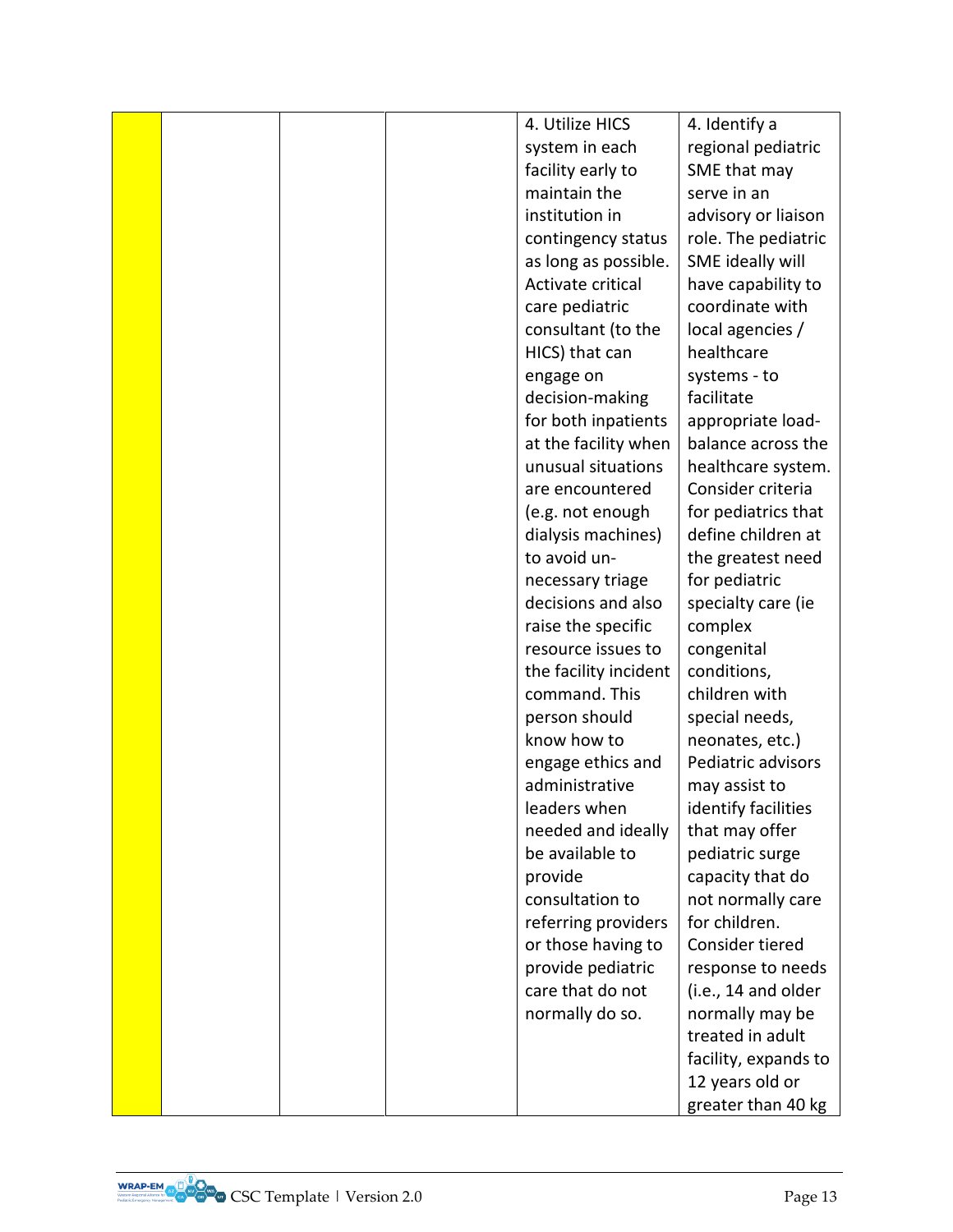|  |  |                                                                                                                                                                                                                                                          | as demand<br>dictates).<br>Analogous<br>considerations<br>should be<br>considered for<br>adult care in<br>pediatric facilities<br>(i.e., extending<br>from the normal<br>18 year old limit<br>up to 21 years old<br>as needed). |
|--|--|----------------------------------------------------------------------------------------------------------------------------------------------------------------------------------------------------------------------------------------------------------|---------------------------------------------------------------------------------------------------------------------------------------------------------------------------------------------------------------------------------|
|  |  | 5. If the facility<br>provides ECMO -<br>how is the use and<br>indications for<br>ECMO in the area<br>being<br>coordinated? Is<br>the facility willing<br>to put young<br>adults on ECMO?<br>Can other facilities<br>provide ECMO for<br>older children? |                                                                                                                                                                                                                                 |
|  |  | Maximal use and<br>honing indications<br>for ECMO is critical<br>to assure fair<br>access and the<br>best outcomes<br>possible.                                                                                                                          |                                                                                                                                                                                                                                 |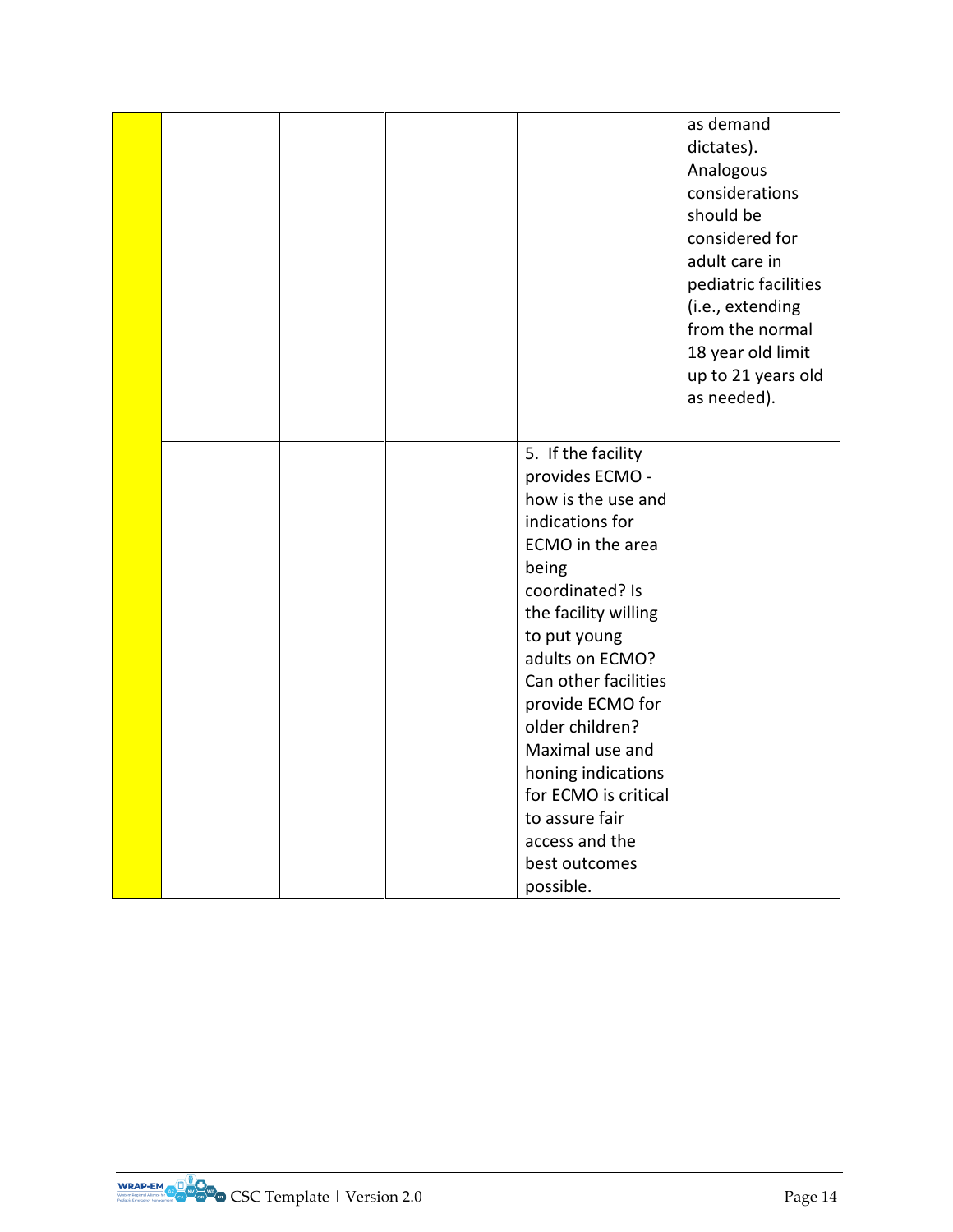|        | Resource       | Staffed bed  | -Local or state | <b>Options /</b> | Options /        |
|--------|----------------|--------------|-----------------|------------------|------------------|
|        | demands        | capacity or  | emergency       | <b>Examples:</b> | <b>Examples:</b> |
|        | exceed         | supply       | declarations.   |                  |                  |
|        | supplies and   | chain        | -Regional       |                  |                  |
|        | capabilities.  | deficiencie  | hospital        |                  |                  |
|        | Unable to      | s allow no   | system          |                  |                  |
|        | provide        | further      | determination.  |                  |                  |
|        | routine or     | capacity     | -Internal       |                  |                  |
|        | contingency    | despite      | hospital        |                  |                  |
|        | standards of   | continued    | committee       |                  |                  |
|        | care despite   | demand       | decisions.      |                  |                  |
|        | contingency    | (i.e., no    |                 |                  |                  |
|        | surge efforts. | additional   |                 |                  |                  |
|        |                | staffed      |                 |                  |                  |
|        |                | beds or      |                 |                  |                  |
|        |                | ventilators) |                 |                  |                  |
|        |                |              |                 |                  |                  |
|        |                |              |                 |                  |                  |
|        |                |              |                 |                  |                  |
| Crisis |                |              |                 |                  |                  |
|        |                |              |                 |                  |                  |
|        |                |              |                 |                  |                  |
|        |                |              |                 |                  |                  |
|        |                |              |                 |                  |                  |
|        |                |              |                 |                  |                  |
|        |                |              |                 |                  |                  |
|        |                |              |                 |                  |                  |
|        |                |              |                 |                  |                  |
|        |                |              |                 |                  |                  |
|        |                |              |                 |                  |                  |
|        |                |              |                 |                  |                  |
|        |                |              |                 |                  |                  |
|        |                |              |                 |                  |                  |
|        |                |              |                 |                  |                  |
|        |                |              |                 |                  |                  |
|        |                |              |                 |                  |                  |
|        |                |              |                 |                  |                  |
|        |                |              |                 |                  |                  |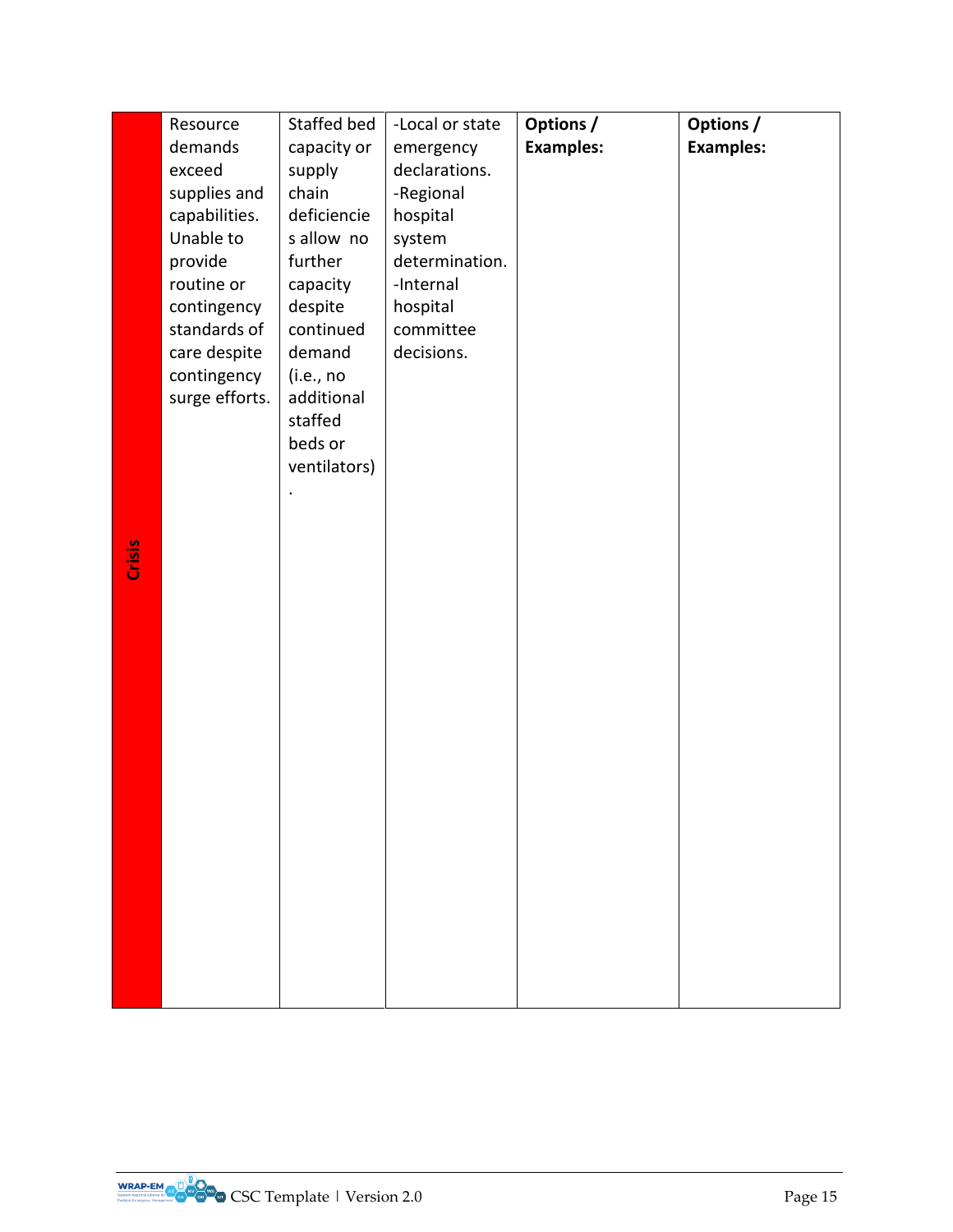|  |  | 1. Activate hospital | 1. Expand staffing   |
|--|--|----------------------|----------------------|
|  |  | ethics committee     | scope of care (i.e., |
|  |  | to serve in          | expansion of floor   |
|  |  | advisory role for    | nursing scope of     |
|  |  | the institutional    | practice, non-       |
|  |  | HICS.                | clinical personnel   |
|  |  |                      | to assist with basic |
|  |  |                      | care needs,          |
|  |  |                      | utilization of       |
|  |  |                      | outpatient staff     |
|  |  |                      | for inpatient        |
|  |  |                      | needs; invitation    |
|  |  |                      | to volunteer         |
|  |  |                      | health providers     |
|  |  |                      | vetted and ready     |
|  |  |                      | to serve             |
|  |  |                      | temporarily).        |
|  |  | 2. Consider          | 2. Increasing        |
|  |  | instituting          | standard nursing     |
|  |  | resource triage      | ratios, and          |
|  |  | algorithms (i.e.,    | empower facilities   |
|  |  | PELOD II scores).    | to implement         |
|  |  | Alternate to         | team care models.    |
|  |  | scoring systems:     | Avoid specific       |
|  |  | ethics committee     | approaches that      |
|  |  | involvement in       | may lend to          |
|  |  | individual cases to  | unwarranted          |
|  |  | advise on            | discrimination in    |
|  |  | predetermined        | the allocation of    |
|  |  | metrics to include   | care on grounds of   |
|  |  | issues of likelihood | disability, age, or  |
|  |  | of survival from     | other protected      |
|  |  | acute illness,       | factors.             |
|  |  | expected resource    |                      |
|  |  | requirements,        |                      |
|  |  | expected length of   |                      |
|  |  | time needing         |                      |
|  |  | required             |                      |
|  |  | resources, chronic   |                      |
|  |  | illness with         |                      |
|  |  | significant          |                      |
|  |  | comorbidities.       |                      |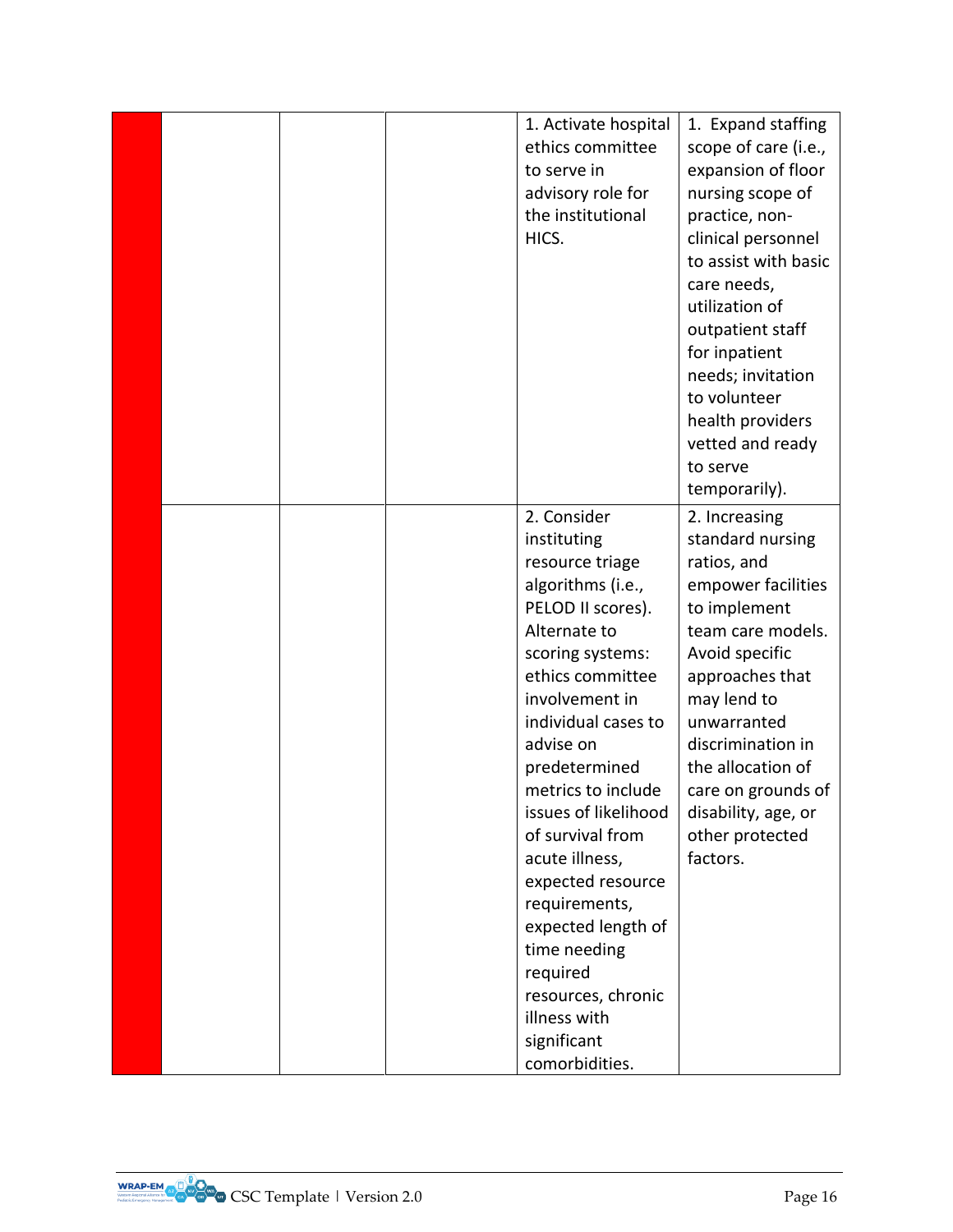|  |  | 3. Utilize non-<br>maximal,<br>acceptable<br>resource<br>requirements for<br>each patient (i.e.,<br>step-down unit<br>when normally in<br>ICU, CPAP in place<br>of ventilators). | 3. Transfer or<br>divert patients to<br>lower level<br>facilities that have<br>remaining capacity<br>consistent with<br>EMTALA. These<br>are level-balancing<br>efforts with<br>capacity being one<br>of the priority<br>consideration.                           |
|--|--|----------------------------------------------------------------------------------------------------------------------------------------------------------------------------------|-------------------------------------------------------------------------------------------------------------------------------------------------------------------------------------------------------------------------------------------------------------------|
|  |  | 4. Consider<br>altering resource<br>utilization devoted<br>to palliative care,<br>futile care, and<br>extremely poor<br>prognosis patients.                                      | 4. Establish<br>alternate care<br>sites (i.e., ESF8<br>resource<br>mobilization), for<br>focused care<br>needs.                                                                                                                                                   |
|  |  | 5. Activate<br>treatment teams<br>models.                                                                                                                                        | 5. Temporary<br>expansion of<br>facility licensure<br>capabilities<br>(outpatient areas<br>allowed to care for<br>inpatient needs)<br>consistent with<br>legal allowances<br>during declared<br>emergencies or<br>pursuant to<br>routine licensure<br>exceptions. |
|  |  | 6. Consider<br>utilization of<br>alternate areas of<br>the facility for<br>patient care (i.e.,<br>outpatient infusion<br>areas converted to<br>hospital beds).                   | 6. Temporary<br>expansion of<br>licensure<br>requirements for<br>telehealth support<br>(e.g., out-of-<br>jurisdiction<br>licensure                                                                                                                                |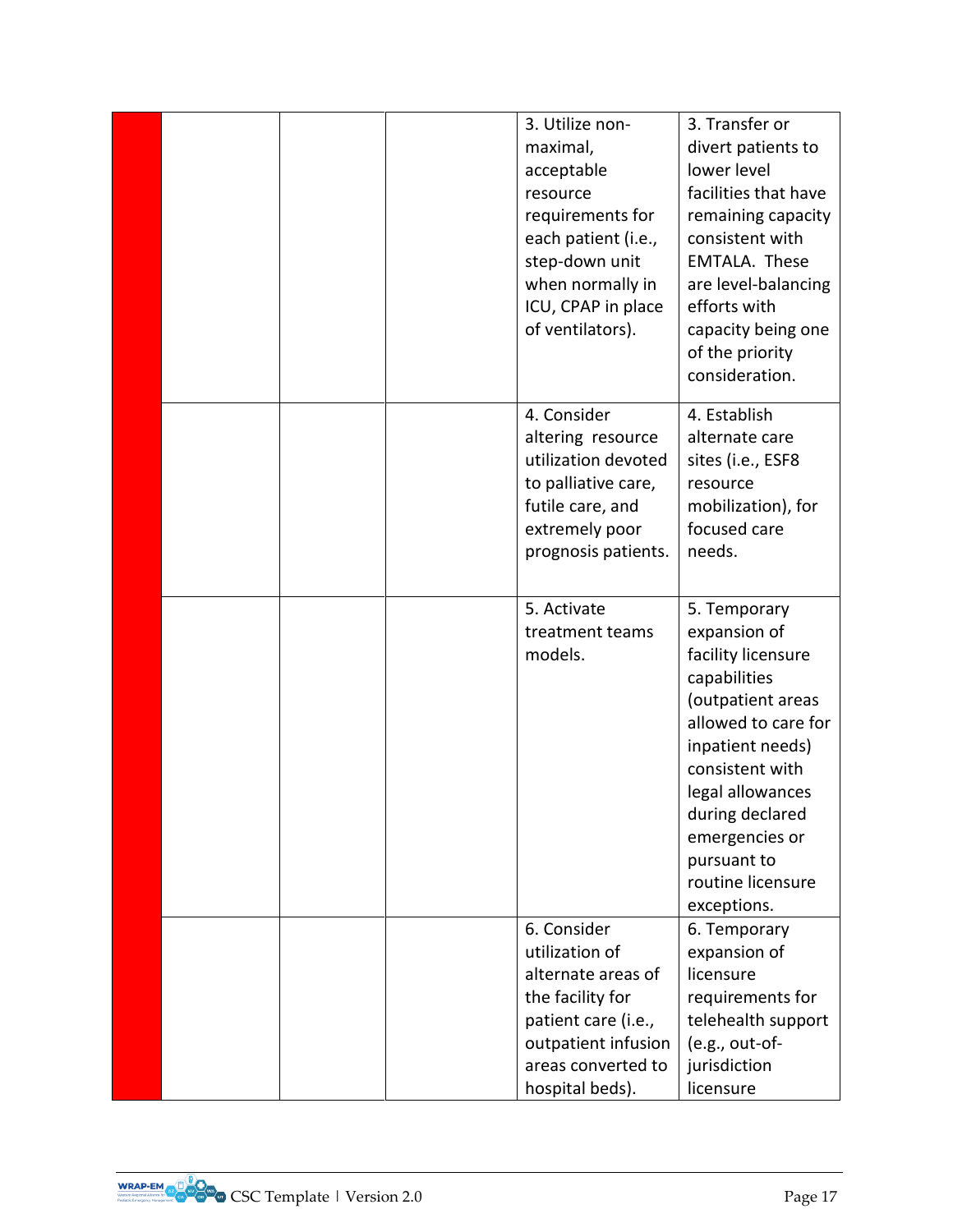|  |  |                                                                                                                                                                                                                                                                                               | reciprocity,<br>agreeable<br>Medicare/<br>Medicaid<br>reimbursements).                                                                                                                                                                                                                                                                                                                        |
|--|--|-----------------------------------------------------------------------------------------------------------------------------------------------------------------------------------------------------------------------------------------------------------------------------------------------|-----------------------------------------------------------------------------------------------------------------------------------------------------------------------------------------------------------------------------------------------------------------------------------------------------------------------------------------------------------------------------------------------|
|  |  | 7. Activate<br>unconventional<br>staffing to<br>augment licensed<br>capabilities<br>(outpatient<br>providers<br>mobilized to assist<br>in critical care<br>settings.) Include<br>utilization of<br>volunteers or non-<br>clinical personnel<br>to assist with basic<br>patient care<br>needs. | 7. Expansion of<br>reimbursement<br>plans for alternate<br>care sites,<br>telemedicine,<br>outpatient/home<br>care models that<br>collectively may<br>decrease acute<br>care needs.                                                                                                                                                                                                           |
|  |  | 8. Expanded use of<br>telehealth<br>capability to<br>increase<br>outpatient service<br>and prevent need<br>for higher acuity<br>care.                                                                                                                                                         | 8. Expand<br>reimbursement<br>models for<br>transfers and out<br>of jurisdiction<br>care. Change EMS<br>standards to<br>impact utilization<br>of lower acuity<br>care provided at<br>high acuity<br>facilities<br>(ambulance<br>diversion to lower<br>level receiving<br>centers, refusal to<br>transport stable<br>patients, limits on<br>non-urgent<br>medical transport<br>programs, etc.) |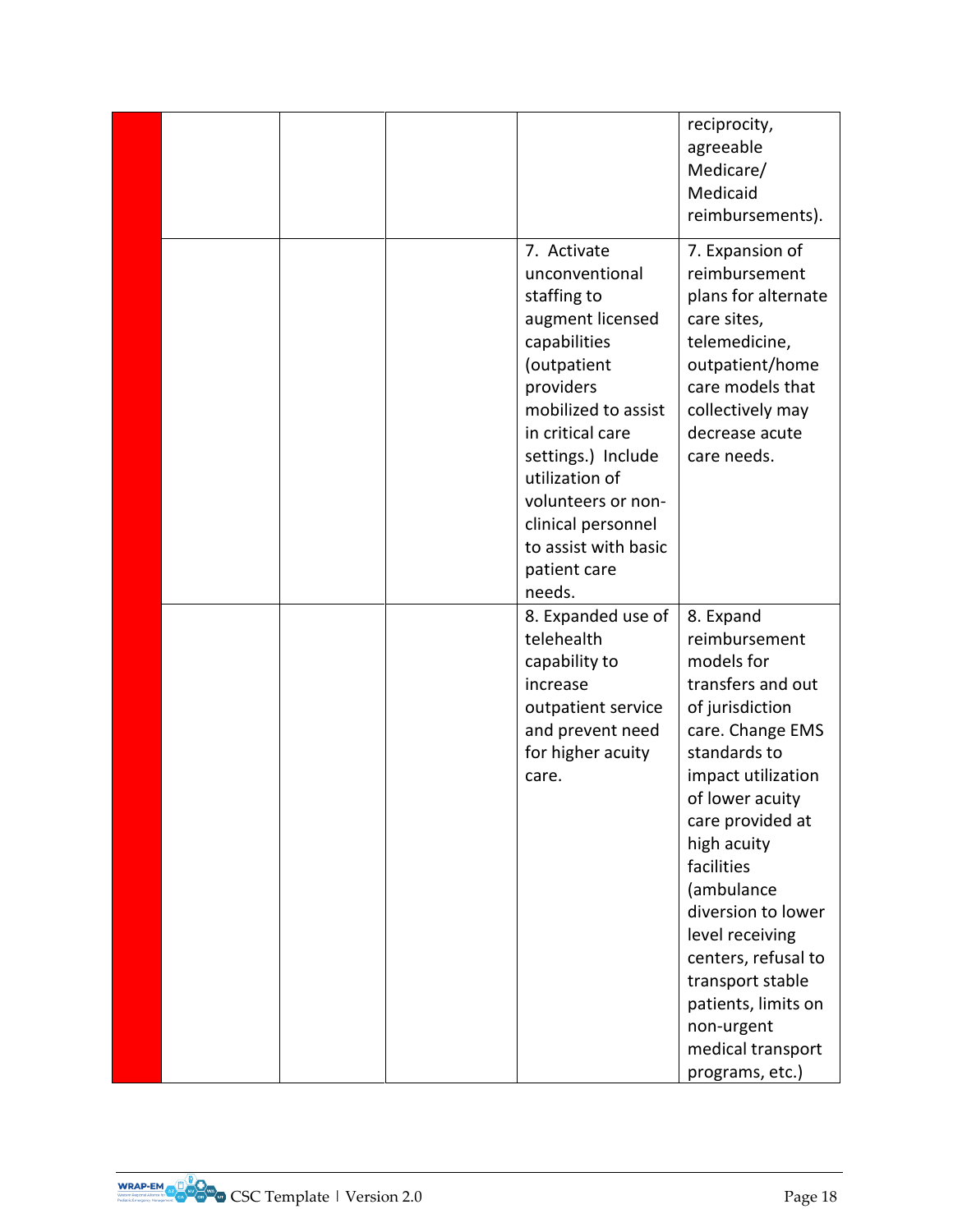|  |  | 9. Expand supply  | 9. Utilization of         |
|--|--|-------------------|---------------------------|
|  |  | conservation      | supply chain              |
|  |  | efforts and       | safety net                |
|  |  | establish MOUs    | programs (i.e.,           |
|  |  | with partner      | <b>ESF8 and Strategic</b> |
|  |  | organizations for | National Stockpile        |
|  |  | supply chain      | where available).         |
|  |  | sharing models.   |                           |